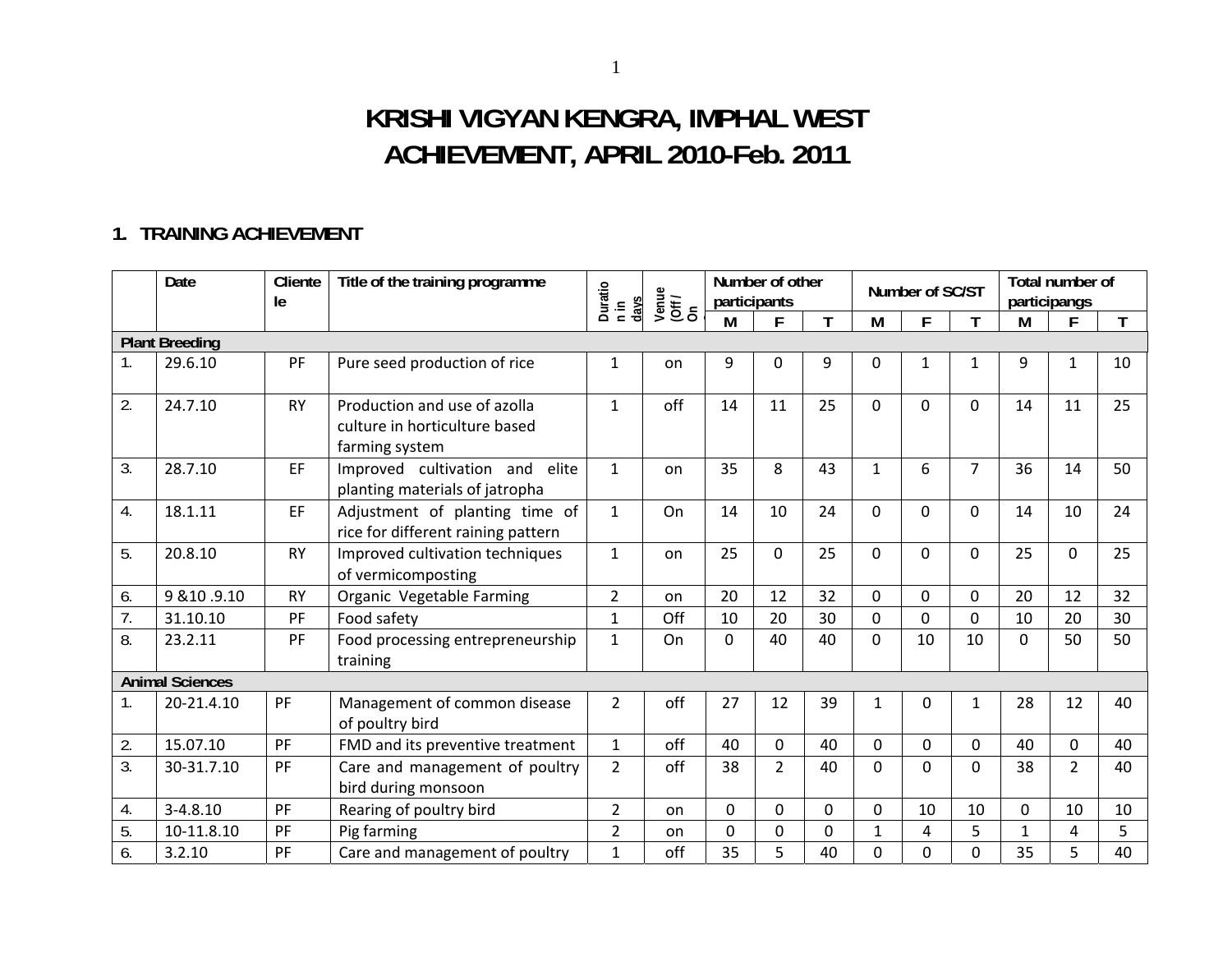| 7.               | 5.5.10                | <b>RY</b> | Dairy farming and its               | $\mathbf{1}$ | off | 15           | 6              | 21             | 0              | $\Omega$       | 0              | 15           | 6            | 21 |
|------------------|-----------------------|-----------|-------------------------------------|--------------|-----|--------------|----------------|----------------|----------------|----------------|----------------|--------------|--------------|----|
|                  |                       |           | management                          |              |     |              |                |                |                |                |                |              |              |    |
| 8.               | 17.7.10               | <b>RY</b> | Poultry farming                     | $\mathbf{1}$ | On  | $\mathbf{1}$ | $\overline{2}$ | $\overline{3}$ | 0              | $\overline{7}$ | $\overline{7}$ | $\mathbf{1}$ | 9            | 10 |
| $\overline{9}$ . | 29.9.10               | <b>RY</b> | Scientific duck rearing             | $\mathbf{1}$ | off | 30           | 0              | 30             | 0              | 0              | $\pmb{0}$      | 30           | $\mathbf 0$  | 30 |
| 10.              | 22-24.11.10           | <b>RY</b> | Dairy farming and its               | 3            | on  | $\mathbf 0$  | 5              | 5              | $\overline{0}$ | 5              | 5              | 5            | 5            | 10 |
|                  |                       |           | management                          |              |     |              |                |                |                |                |                |              |              |    |
| 11.              | 17-20.4.10            | EF        | Scientific cattle rearing and       | 4            | on  | 32           | 8              | 40             | $\overline{0}$ | 0              | 0              | 32           | 8            | 40 |
|                  |                       |           | farming system                      |              |     |              |                |                |                |                |                |              |              |    |
|                  | Agril. Engg.          |           |                                     |              |     |              |                |                |                |                |                |              |              |    |
| $\mathbf{1}$ .   | 16.7.10               | PF        | ZECC for storage fruits and         | $\mathbf{1}$ | off | 19           | $\mathbf{1}$   | 20             | 0              | 0              | 0              | 19           | $\mathbf{1}$ | 20 |
|                  |                       |           | vegetables                          |              |     |              |                |                |                |                |                |              |              |    |
| 2.               | 3.9.10                | PF        | Rain water harvesting and           | $\mathbf{1}$ | off | 3            | 17             | 20             | $\overline{0}$ | $\mathbf 0$    | 0              | 3            | 17           | 20 |
|                  |                       |           | Recycling                           |              |     |              |                |                |                |                |                |              |              |    |
| 3.               | 10.09.10              | PF        | Agricultural<br>mechanization<br>in | $\mathbf{1}$ | off | 15           | 5              | 20             | $\Omega$       | $\mathbf{0}$   | 0              | 15           | 5            | 20 |
|                  |                       |           | Paddy Cultivation                   |              |     |              |                |                |                |                |                |              |              |    |
| 4.               | 22.02.11              | PF        | Use of cono weeder in paddy for     | $\mathbf{1}$ | Off | 11           | 0              | 11             | $\overline{0}$ | $\mathbf 0$    | 0              | 11           | 0            | 11 |
|                  |                       |           | weeding                             |              |     |              |                |                |                |                |                |              |              |    |
| 5.               | 23.02.11              | PF        | Post harvest management in          | $\mathbf{1}$ | On  | 10           | 60             | 70             | $\mathbf{0}$   | $\Omega$       | 0              | 10           | 60           | 70 |
|                  |                       |           | vegetable crops                     |              |     |              |                |                |                |                |                |              |              |    |
| 6.               | 10.09.10              | <b>RY</b> | Engineering input in Horticulture   | $\mathbf{1}$ | On  | 20           | 12             | 32             | $\mathbf 0$    | 0              | 0              | 20           | 12           | 32 |
| $\overline{7}$ . | 31.10.10              | PF        | Post harvest management in          | $\mathbf{1}$ | Off | 10           | 20             | 30             | $\Omega$       | $\overline{0}$ | $\overline{0}$ | 10           | 20           | 30 |
|                  |                       |           | horticultural crops                 |              |     |              |                |                |                |                |                |              |              |    |
| 8.               | 18.1.11               | EF        | Rain water harvesting and           | $\mathbf{1}$ | On  | 14           | 10             | 24             | $\overline{0}$ | $\overline{0}$ | 0              | 14           | 10           | 24 |
|                  |                       |           | recycling                           |              |     |              |                |                |                |                |                |              |              |    |
|                  | Agronomy/Agril. Extn. |           |                                     |              |     |              |                |                |                |                |                |              |              |    |
| $\mathbf{1}$ .   | 2.6.10                | PF        | Collection of soil sample           | $\mathbf 1$  | Off | 15           | 0              | 15             | 0              | $\mathbf 0$    | 0              | 15           | 0            | 15 |
| $\overline{2}$ . | 15.6.10               | PF        | Importance of soil sampling         | $\mathbf{1}$ | Off | 15           | $\mathbf 0$    | 15             | $\overline{0}$ | $\mathbf 0$    | $\mathbf 0$    | 15           | $\mathbf 0$  | 15 |
| 3.               | 28.6.10               | PF        | preparation, sowing and<br>Land     | $\mathbf{1}$ | Off | 13           | $\mathbf 0$    | 13             | $\overline{0}$ | $\overline{0}$ | $\mathbf 0$    | 13           | $\Omega$     | 13 |
|                  |                       |           | plant population in Ground nut      |              |     |              |                |                |                |                |                |              |              |    |
| 4.               | 30.6.10               | PF        | Land<br>preparation, sowing and     | $\mathbf{1}$ | Off | 10           | 5              | 15             | $\Omega$       | $\Omega$       | 0              | 10           | 5            | 15 |
|                  |                       |           | plant population in Ground nut      |              |     |              |                |                |                |                |                |              |              |    |
| 5.               | 14.7.10               | PF        | Cultivation of sunflower            | $\mathbf{1}$ | On  | 10           | 4              | 14             | 0              | 0              | 0              | 10           | 4            | 14 |
| 6.               | 30.7.10               | PF        | Production technology of HYV        | $\mathbf{1}$ | Off | 20           | 10             | 30             | $\overline{0}$ | $\overline{0}$ | $\mathbf 0$    | 20           | 10           | 30 |
| 7.               | 31.8.10               | PF        | Intercultural operation in Ground   | $\mathbf{1}$ | Off | 10           | $\Omega$       | 10             | $\Omega$       | $\overline{0}$ | 0              | 10           | $\Omega$     | 10 |
|                  |                       |           | nut                                 |              |     |              |                |                |                |                |                |              |              |    |
| 8.               | 8.11.10               | PF        | Soil sample collection              | $\mathbf{1}$ | Off | 16           | 0              | 16             | 0              | $\mathbf 0$    | 0              | 16           | 0            | 16 |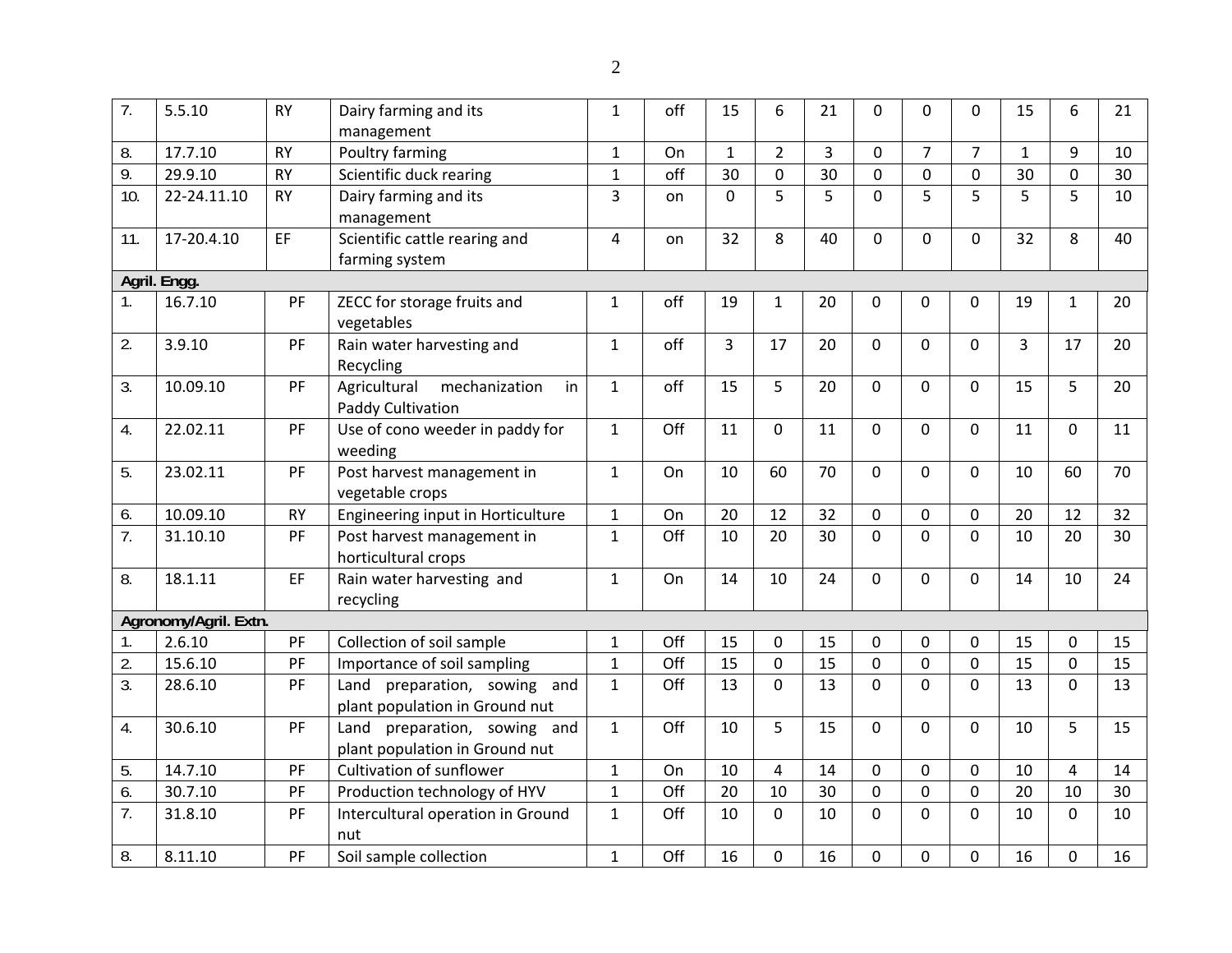| 9.               | 27.11.10               | PF        | Production technologies in<br>mustard                                                       | $\mathbf{1}$   | Off | 98             | 55               | 153             | 0                | $\overline{0}$  | 0              | 98             | 55          | 103             |
|------------------|------------------------|-----------|---------------------------------------------------------------------------------------------|----------------|-----|----------------|------------------|-----------------|------------------|-----------------|----------------|----------------|-------------|-----------------|
| 10.              | 7.12.10                | PF        | Production technologies in field<br>pea                                                     | $\mathbf{1}$   | Off | 4              | 6                | 10              | $\overline{0}$   | $\mathbf 0$     | 0              | 4              | 6           | 10              |
| 11.              | 28.1.11                | PF        | Intercultural operation in mustard                                                          | $\mathbf{1}$   | Off | 15             | 0                | 15              | 0                | $\mathbf 0$     | 0              | 15             | 0           | 15              |
|                  | Horticulture           |           |                                                                                             |                |     |                |                  |                 |                  |                 |                |                |             |                 |
| 1.               | 17.4.10 and<br>3.5.10  | PF        | Establishment of an Orchard                                                                 | $\overline{2}$ | Off | 25             | 6                | 31              | 0                | $\Omega$        | 0              | 25             | 6           | 31              |
| 2.               | 11-13.5.10             | <b>RY</b> | Production of off season<br>vegetables                                                      | $\overline{3}$ | On  | 22             | 8                | 30              | $\overline{0}$   | $\mathbf 0$     | 0              | 22             | 8           | 30              |
| 3.               | 29 and<br>31.5.10      | PF        | Processing of turmeric                                                                      | $\overline{2}$ | On  | 0              | 0                | $\mathbf 0$     | $\mathbf 0$      | 10              | 10             | $\mathbf 0$    | 10          | 10              |
| 4.               | 8.6.10                 | <b>RY</b> | Scientific production of<br>vermicompost                                                    | $\mathbf{1}$   | ON  | 20             | 0                | 20              | $\mathbf 0$      | $\mathbf 0$     | 0              | 20             | 0           | 20              |
| 5.               | 28.7.10                | PF        | Cultivation of papaya                                                                       | $\mathbf 1$    | Off | 25             | 11               | 36              | 0                | $\mathbf 0$     | 0              | 25             | 11          | 36              |
| 6.               | 11-13.8.10             | PF        | Cultivation of mushroom                                                                     | $\overline{3}$ | On  | 0              | 0                | $\mathbf 0$     | $\mathbf{1}$     | 11              | 12             | $\mathbf{1}$   | 11          | 12              |
| $\overline{7}$ . | 3.10.10                | PF        | Biotechnology led organic farming                                                           | $\mathbf{1}$   | On  | 20             | 5                | 25              | 5                | $\mathbf 0$     | 5              | 25             | 5           | 30              |
| 8.               | $5 - 6.1.11$           | PF        | Production of Oyster mushroom                                                               | $\overline{2}$ | Off | $\overline{4}$ | 16               | 20              | $\overline{0}$   | $\overline{0}$  | 0              | 4              | 16          | 20              |
|                  | <b>Plant Pathology</b> |           |                                                                                             |                |     |                |                  |                 |                  |                 |                |                |             |                 |
| $\mathbf{1}$ .   | 26.04.2010             | PF        | Soil solarisation technique for<br>diseases, pest, nematode and<br>weed management in crops | $\mathbf{1}$   | Off | 31             | 16               | 47              | $\mathbf{0}$     | $\mathbf 0$     | 0              | 31             | 16          | 47              |
| 2.               | 3-5.6.2010             | <b>RY</b> | Mass production technology of<br>Bio agents                                                 | 3              | On  | 14             | $\Omega$         | 14              | $\mathbf{1}$     | $\Omega$        | $\mathbf{1}$   | 15             | $\mathbf 0$ | 15              |
| 3.               | 10.6.2010              | PF        | of<br>Management<br>soil<br>borne<br>diseases of oilseeds/pulses                            | $\mathbf{1}$   | Off | 26             | 3                | 29              | $\Omega$         | $\Omega$        | 0              | 26             | 3           | 29              |
| 4.               | 16.7.2010              | PF        | Management of stored grain pest                                                             | $\mathbf{1}$   | Off | $\overline{7}$ | 35               | 42              | $\mathbf 0$      | $\overline{0}$  | 0              | $\overline{7}$ | 35          | 42              |
|                  | <b>Home Science</b>    |           |                                                                                             |                |     |                |                  |                 |                  |                 |                |                |             |                 |
| 1.               | 12-13.4.10             | EF        | Techniques of different preservation<br>methods                                             | $\overline{2}$ | off | $\overline{4}$ | $\boldsymbol{0}$ | $\overline{4}$  | $\boldsymbol{0}$ | 22              | 22             | 4              | 22          | 26              |
| 2.               | 4.5.10                 | PF        | Preparation of weaning diet                                                                 | 1              | off | $\mathbf 0$    | 22               | $\overline{22}$ | $\mathbf 0$      | $\overline{11}$ | 11             | $\overline{0}$ | 33          | 33              |
| 3.               | 14.5.10                | EF        | Awareness program on nutrition<br>science and nutritional requirement                       | 1              | off | $\overline{0}$ | 1                | $\mathbf{1}$    | $\mathbf 0$      | 49              | 49             | $\overline{0}$ | 50          | $\overline{50}$ |
| 4.               | 1.6.10                 | PF        | Menu planning and preparation of<br>balanced diet                                           | 1              | off | $\overline{0}$ | 24               | 24              | $\overline{0}$   | $\overline{2}$  | $\overline{2}$ | $\overline{0}$ | 26          | 26              |
| 5.               | 2.6.10                 | <b>RY</b> | Awareness program on kitchen                                                                | 1              | off | 67             | 83               | 150             | $\mathbf 0$      | $\mathbf 0$     | $\mathbf 0$    | 67             | 83          | 150             |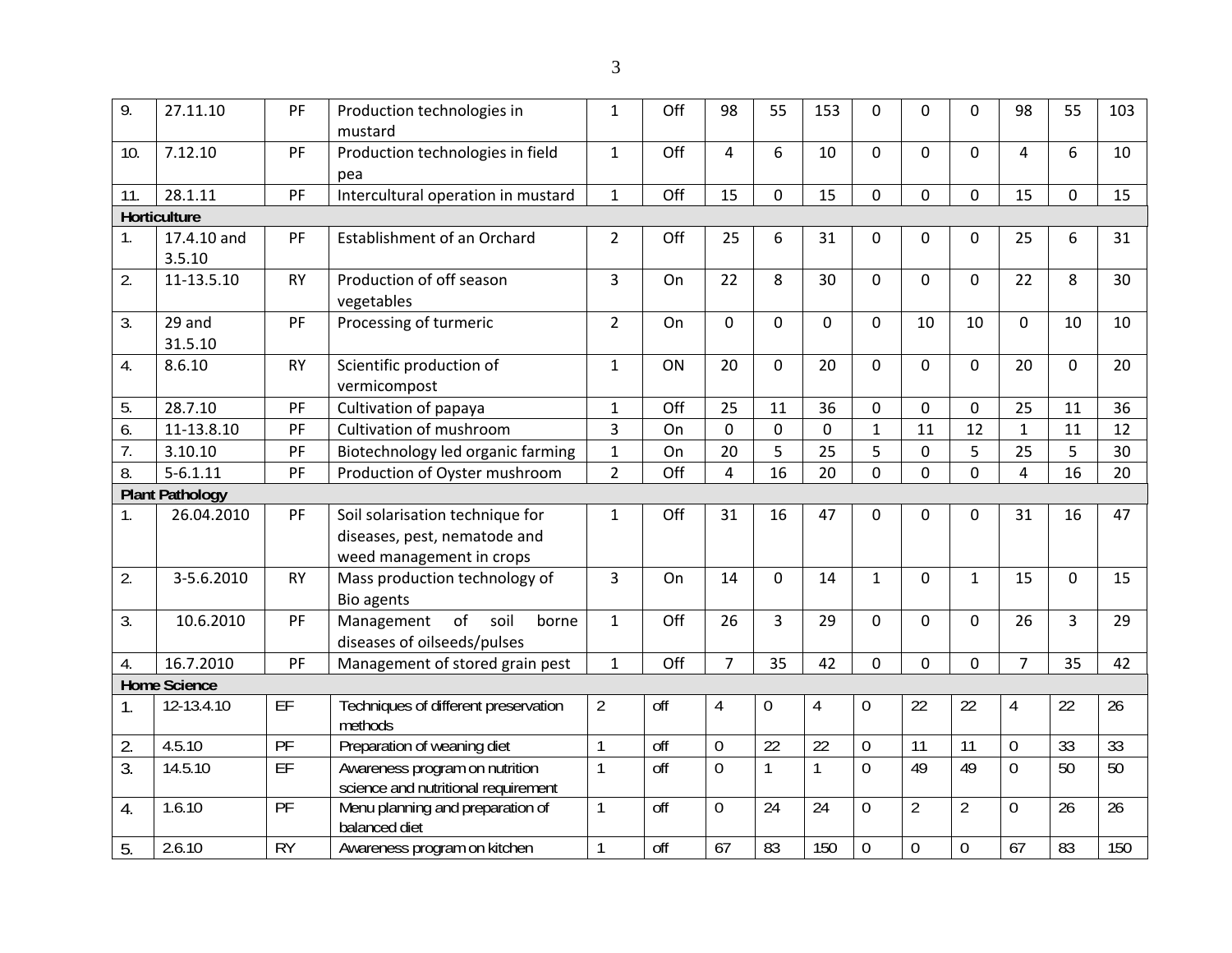|     |              |           | gardening for school children                    |   |               |     |     |      |                 |     |     |     |     |      |
|-----|--------------|-----------|--------------------------------------------------|---|---------------|-----|-----|------|-----------------|-----|-----|-----|-----|------|
| 6.  | $6 - 8.6.10$ | <b>RY</b> | Preparation of raw mango pickles                 | 3 | off           |     |     |      |                 | 10  | 10  |     | 10  | 10   |
|     | 26.7.10      | <b>RY</b> | Preparation of pineapple squash                  |   | off           |     |     |      |                 | 14  | 14  |     | 15  | 15   |
| 8.  | 12.8.10      | PF        | Value addition in green chilli                   |   | off           |     | 29  | 29   |                 |     |     |     | 29  | 29   |
| 9.  | 27.8.10      | <b>RY</b> | Preparation of passion fruit squash              |   | off           |     |     |      |                 | 14  | 14  |     | 15  | 15   |
| 10. | 21-23.10.10  | PF        | Food adulteration and detection                  |   | off           |     |     |      |                 | 14  | 14  |     | 15  | 15   |
| 11  | 26-30.11.10  | <b>RY</b> | Value addition and management of<br>fish nursery | 4 | <sub>on</sub> |     | 12  | 12   |                 |     |     | 0   | 12  | 12   |
| 12. |              | <b>RY</b> | Maintenance of nutrition garden                  |   | off           | 13  |     | 20   | $\overline{0}$  |     |     | 13  |     | 20   |
| 13. | 23.2.11      | PF        | Food processing Entrepreneurship<br>development  |   | <sub>on</sub> | 8   | 23  | 31   |                 | Q   | 9   | 8   | 32  | 40   |
|     |              |           |                                                  |   | Total         | 959 | 650 | 1609 | 10 <sup>°</sup> | 209 | 219 | 974 | 854 | 1778 |

### **2. FRONTLINE DEMONSTRATION**

#### **A. Kharif 2010**

| $\mathsf{C}$<br>JI. |              | Variety | Area<br><b>Farmers</b> |      | Average yield (g/ha) |             | Increase in yield (%) |
|---------------------|--------------|---------|------------------------|------|----------------------|-------------|-----------------------|
| <b>No</b>           | Name of crop |         | (No.)                  | (ha) | Demonstration        | Local check |                       |
|                     | Ground nut   | ICGS-76 |                        | 0.43 | 16.5                 | 11.00       | 50                    |
|                     | Soybean      | JS-335  |                        | .00  | 15.00                | 10.00       | 50                    |

### **B. Rabi 2010-11**

| SI.       | Name of crop | Variety | <i>Farmers</i> | Area      | Average yield (q/ha) |                        | Increase in yield (%) |
|-----------|--------------|---------|----------------|-----------|----------------------|------------------------|-----------------------|
| <b>No</b> |              |         | (No.)          | (ha)      | Demonstration        | Local check            |                       |
|           | Rapeseed     | M-27    |                | 15<br>ن ا |                      | Harvesting is going on |                       |
|           | Field pea    | Rachana |                | 10        |                      | Harvesting is going on |                       |

#### **C. Pre-Kharif rice**

| $\sim$<br>JI. |              | Variety          | -armers | Area | Average yield (g/ha) |              | Increase in yield (%) |
|---------------|--------------|------------------|---------|------|----------------------|--------------|-----------------------|
| <b>No</b>     | Name of crop |                  | (No)    | (ha) | Demonstration        | Local check  |                       |
|               | Rice         | RC Maniphou-4 &5 |         | U.J  | 40.0                 | ാറ ല<br>32.U | 28.00                 |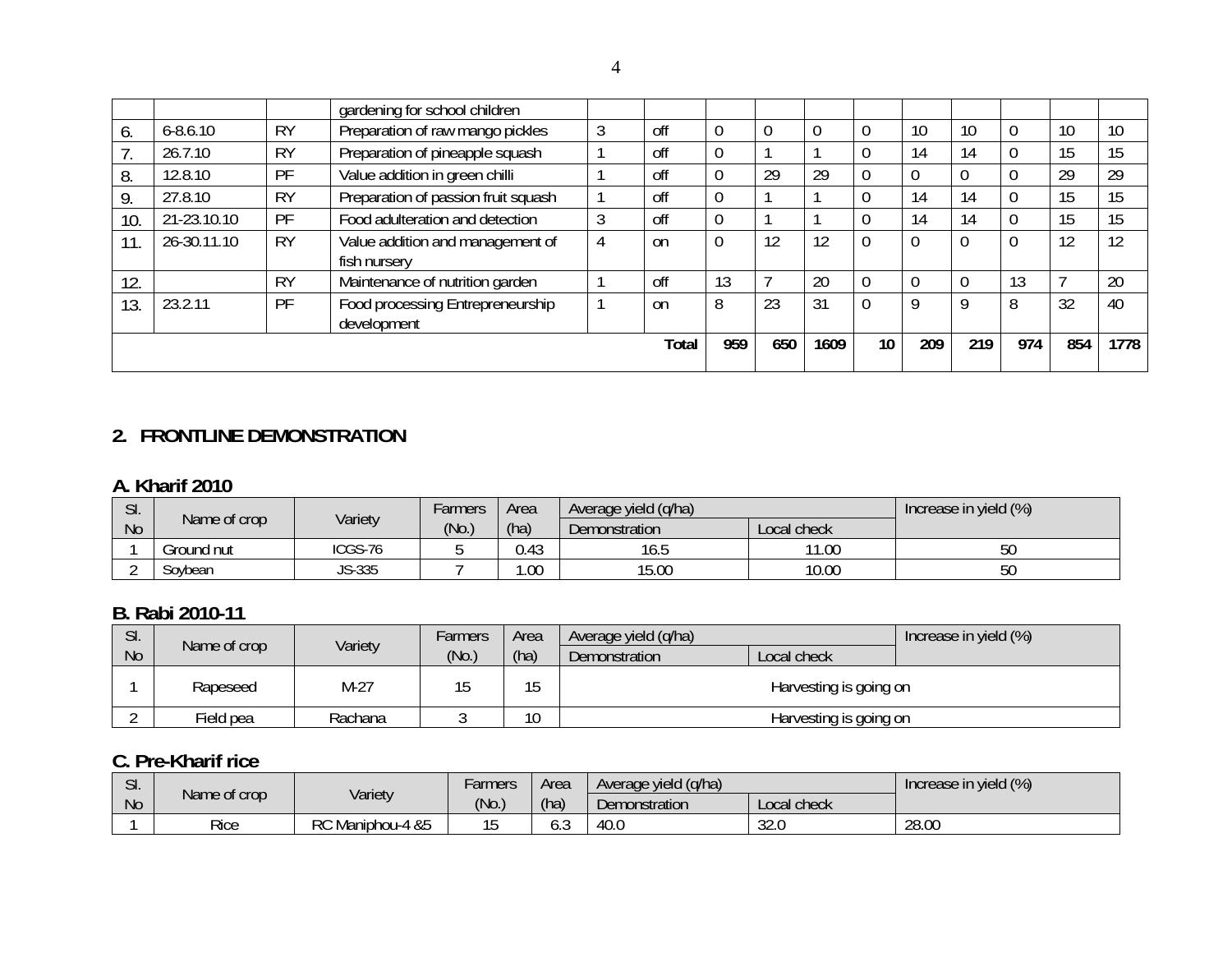### **D. Kharif rice**

| $\sim$<br>۱۰. اپ |              |                | r armers | Area     | Average yield (g/ha) |                       | Increase in yield (%) |
|------------------|--------------|----------------|----------|----------|----------------------|-----------------------|-----------------------|
| <b>No</b>        | Name of crop | Variety        | (No)     | (ha)     | Demonstration        | Local check           |                       |
|                  | Rice         | RC Maniphou-10 | 20       | 10<br>∣∪ | 60.90                | 11<br>$\sim$<br>41.IU | 48.20                 |

### **E. FLD on vegetables**

| SI. |                    | Variety            | No. of  | Area  | Average yield (q/ha)   |             |                       |
|-----|--------------------|--------------------|---------|-------|------------------------|-------------|-----------------------|
| No. | Crop               |                    | Farmers | (ha.) | Demonstration          | Local check | Increase in yield (%) |
|     | Efficacy of        | nutritional garden | 10      | 0.05  |                        |             |                       |
|     | maintaining        |                    |         |       |                        |             |                       |
|     | nutritional garden |                    |         |       |                        |             |                       |
|     | Cabbage            | Rareball           | 10      |       | Harvesting in progress |             |                       |
|     | Onion              | Nasik red          | 10      |       | Vegetative stage       |             |                       |

## **F. FLD on poultry**

|                            |          |                       |                                    |             | Demo. Yield Qtl/ha | <b>Yield of local</b> |
|----------------------------|----------|-----------------------|------------------------------------|-------------|--------------------|-----------------------|
| Technology<br>Demonstrated | Variety  | No. of Farmers        | Area (ha.)<br><b>Demonstration</b> |             | Local check        | Check                 |
|                            |          |                       |                                    |             |                    | Qtl./ha               |
|                            |          |                       |                                    | 140 EGG     | 80                 | 75                    |
| Backyard poultry           | Vanaraja | (15 birds each)       |                                    | 4.5 Kg/bird | 1.5 kg/bird        | 200                   |
| Backyard poultry           | Vanaraja | 10<br>(20 birds each) |                                    |             | In progress        |                       |

## **G. FLD Others (Agril. Engg.)**

|                                   |         |                |            |                      | Demo. Yield Qtl/ha | Yield of local   |  |  |
|-----------------------------------|---------|----------------|------------|----------------------|--------------------|------------------|--|--|
| <b>Technology</b><br>Demonstrated | Variety | No. of Farmers | Area (ha.) | <b>Demonstration</b> | Local check        | Check<br>Qtl./ha |  |  |
| Rice cono-weeder                  |         |                |            |                      |                    |                  |  |  |

### **3. OFT CONDUCTED**

|                                                         |                |              | Benificeries (No)     |              |
|---------------------------------------------------------|----------------|--------------|-----------------------|--------------|
| Activities and sub activities                           | No./Area in ha |              | Number of beneficiary |              |
|                                                         |                | <b>SC/ST</b> | <b>Others</b>         | <b>Total</b> |
| Effect of sulpher application in zero tillage rapessed. | $6/1.5$ ha     |              |                       |              |